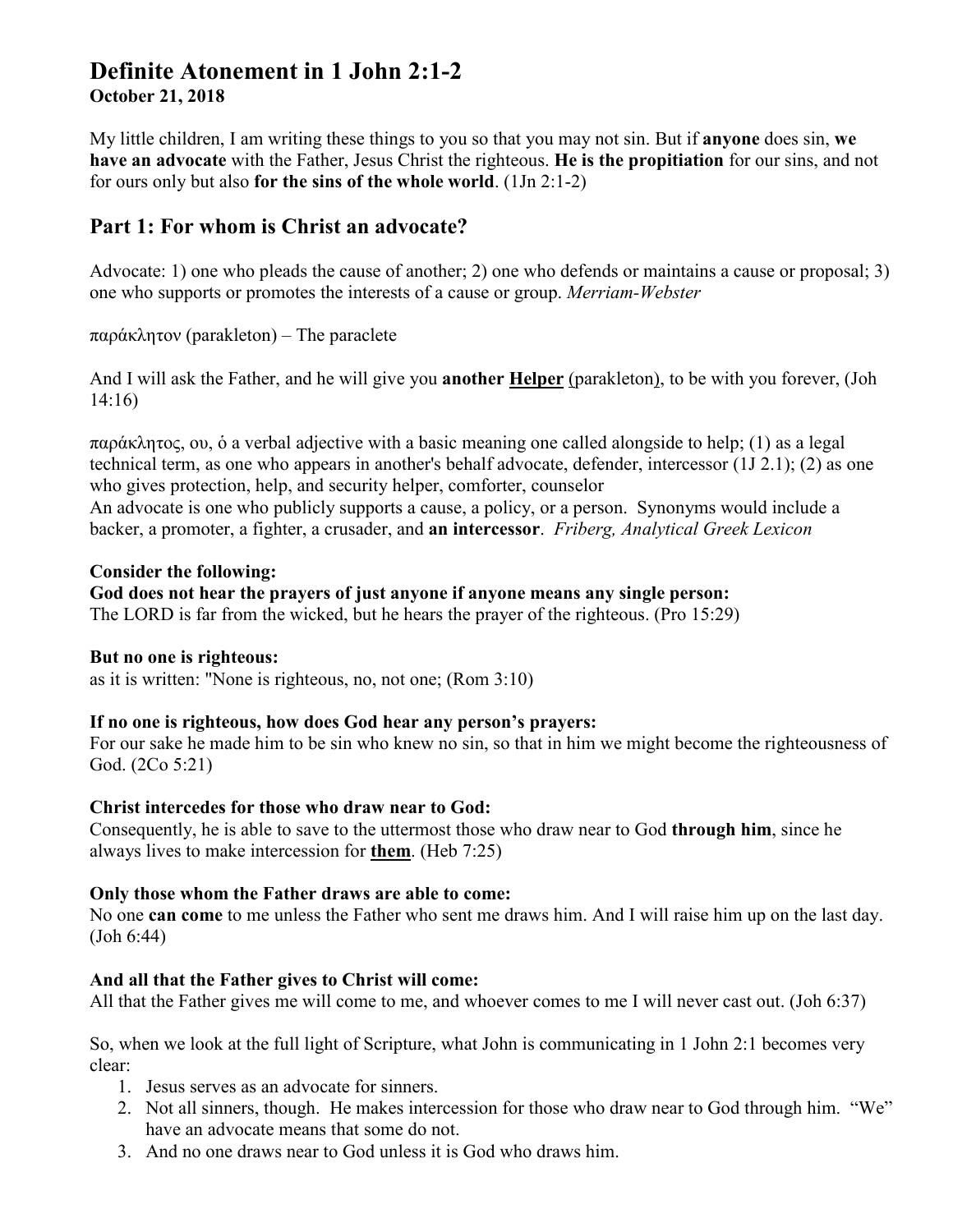- 4. And all that the Father gives to Christ come.
- 5. So, all that the Father gives to Christ are the ones who come and the ones to whom Christ serves as an advocate.
- 6. This group of people is known as the "elect"

Who shall bring any charge against God's elect? It is God who justifies. Who is to condemn? Christ Jesus is the one who died--more than that, who was raised--who is at the right hand of God, **who indeed is interceding for us**. (Rom 8:33-34)

## **Part 2: For whom did Christ achieve propitiation for sins?**

Remember our discussion of atonement: included in its meaning are elements of reconciliation (bringing peace between two parties), expiation (making reparation for guilt), and **propitiation (appeasing the wrath of God).** 

If we interpret 1 John 2:2 using the term expiation – making reparation for guilt, we get:

He is the payment of reparation for our guilt for our sins, and not for ours only but also for the sins of the whole world.

If we interpret 1 John 2:2 using the term propitiation – appeasing God's wrath, we get:

He is the appeasement of God's wrath for our sins, and not for ours only but also for the sins of the whole world.

Given those translations, who is the "whole world"?

Arminians: every single person without exception Calvinists: the elect

## **Consider:**

Whoever believes in the Son has eternal life; whoever does not obey the Son shall not see life, but the **wrath of God remains on him**. (Joh 3:36)

Translation: Unbelievers have not had their sins propitiated. Therefore, Jesus is not the propitiation for the sins of the whole world, if "whole world" means every single person without exception. Unbelievers are part of the "whole world" in that definition and have not had their sins propitiated.

Arminian solution: The propitiation described only becomes effective once a person comes to faith.

Calvinist Response: John Owen: from "The Death of Death in the Death of Christ"

*The Father imposed His wrath due unto, and the Son underwent punishment for either: 1) All the sins of all men; 2) All the sins of some men; or 3) Some of the sins of all men.* 

*In which case it may be said: 1) If the last be true all men have some sins to answer for, and so none are saved;*